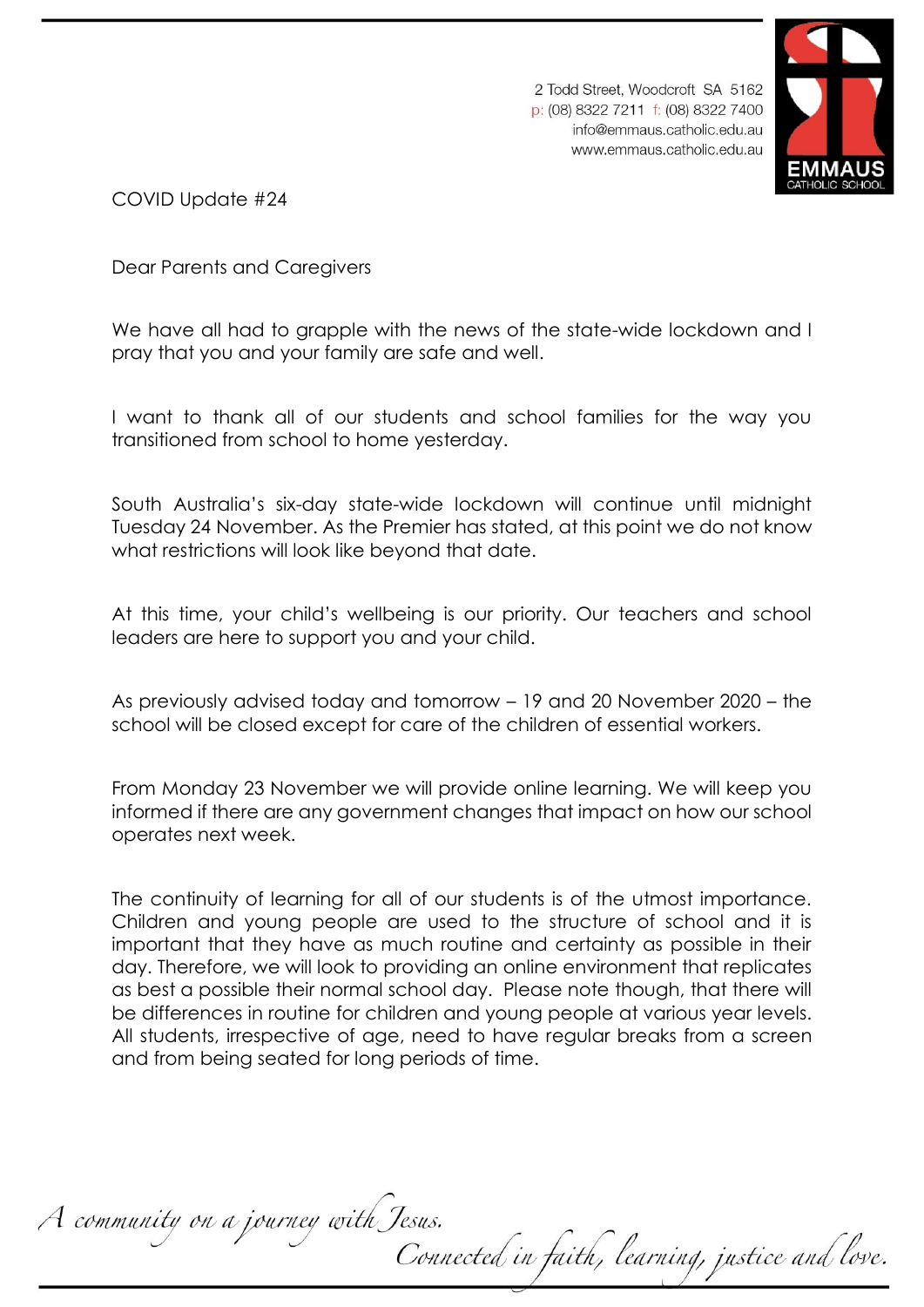While staff and students may be undertaking work out of working hours, online interaction will only occur during the usual parameters of our school operating hours. You can learn more about [developing an online routine](https://www.cesa.catholic.edu.au/learning-online/information-for-families/routines-for-learning-online) at the learning online website.

Please note the following:

- If you are intending to send your child to school, please reply to [info@emmaus.catholic.edu.au](mailto:info@emmaus.catholic.edu.au) , with the days and hours on those days, up until the end of 24<sup>th</sup> November.
- From Monday 23 November students will resume formal learning through the school's online platform and arrangements are described here.

## **Receptions and 1/2s**

The Reception and Year 1/2 Teachers will use Seesaw as the communication platform. They will start off each day with a morning greeting from the teacher for the children to respond to, indicating they are ready for learning. A daily plan will be sent home each morning, indicating the learning for that day. There will be three main learning activities in areas including spelling, writing, maths as well as Advent, Art & HASS.

## **Year 3/4s**

Check in with your teacher by viewing the class Seesaw daily message. Ether 'heart' or comment on the video to show your teacher you are online. This will be the way we mark our roll. There will be Spelling, Writing and Maths each day as well as some activities that students may choose from. There will be a class check in [at 11:40](outlook-data-detector://0/) [12:00](outlook-data-detector://1/) on Microsoft Teams where Students will be able to see their classmates and ask any questions of their teacher. Students will also be encouraged to regularly upload their work to SeeSaw so that their teachers may provide feedback and guide them through their remote learning journey.

## **Year 5/6s**

In Middle School, Microsoft Teams will be our main form of communication and learning. Students have already taken home a hard copy of learning booklets so they can continue their great term 4 learning. Students will also share their learning through SeeSaw and Teams. We look forward to reintroducing our daily Morning Meetings on Teams. More details will be emailed by Monday.

Those children and young people of essential workers attending school will also be undertaking online learning, supported and supervised by school staff. Teachers are not expected to provide different learning experiences for students who physically attend school.